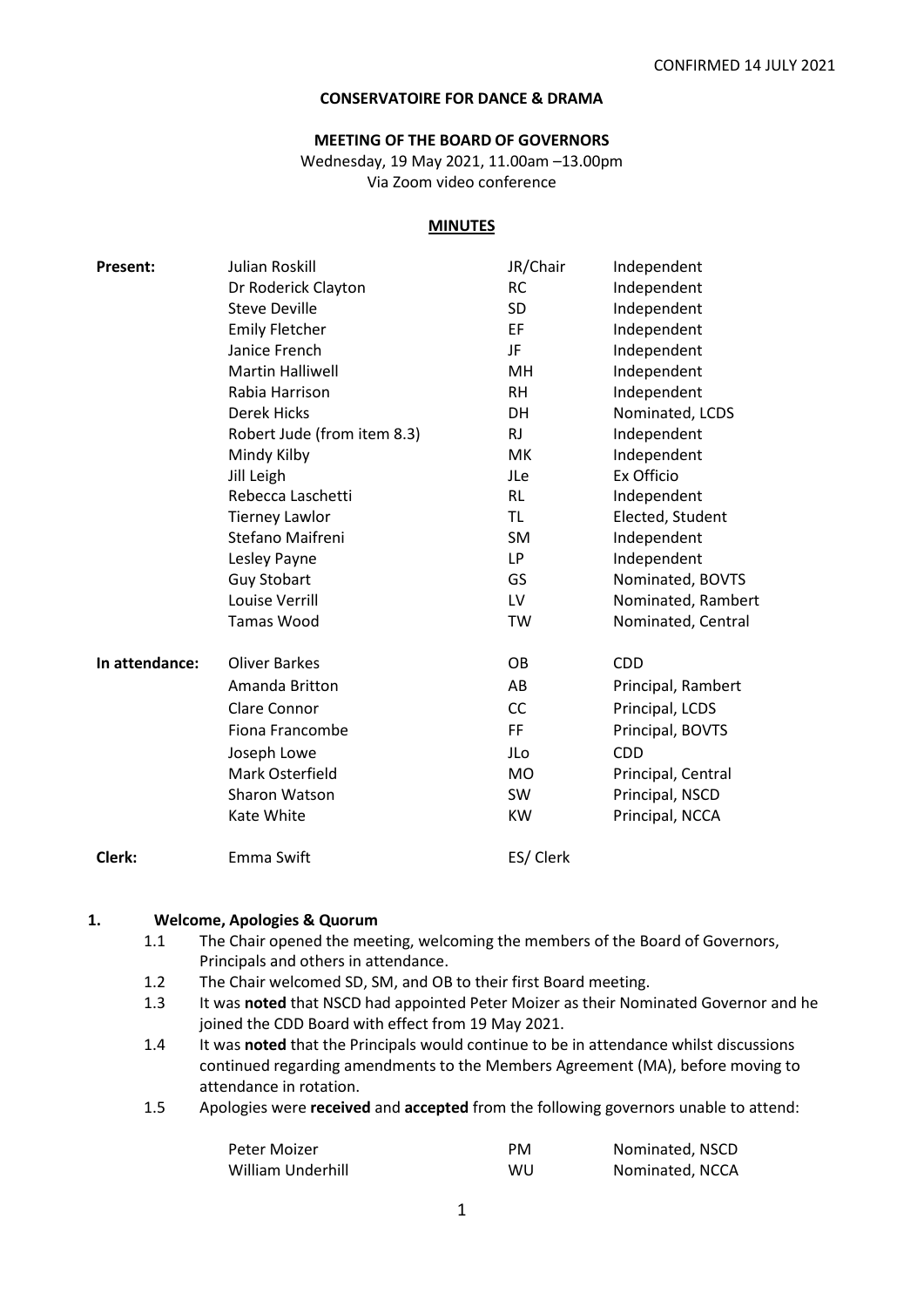1.6 It was **acknowledged** that the meeting was quorate. The meeting proceeded to business.

# **2. Declarations of Interest**

- 2.1 There were no declarations of interest.
- 2.2 The Chair noted the advice received from Mills & Reeve on page 2 of **BG21/39** regarding conflicts of interest and amendments to the MA.

# **3. Board appointments**

- 3.1 The appointment of Steve Deville as an Independent Governor and as the Chair of the Audit Committee was **confirmed**, following approval by circular resolution.
- 3.2 The appointment of Stefano Maifreni as an Independent Governor and as a Member of the Audit Committee was **confirmed**, following approval by circular resolution.

# **4. Minutes of the Previous Meeting**

4.1 The minutes of the Board of Governors held on 10 March 2021 (**BG21/34**) were **confirmed** as a fair and accurate record of the meeting.

# **5. Matters Arising from the Minutes**

- 5.1 Matters arising from the minutes of the previous meeting (**BG21/35**) were **reviewed**.
	- 5.1.1 Regarding item 1, it was noted that a potential staff representative had been identified who might join the Board as a co-opted member.

# **6. Report of the Chair [part redacted]**

- 6.1 The report of the Chair was **received**.
	- 6.1.1 CDD was making steady progress on the MA amendments following a meeting of the TCC to discuss details.
	- 6.1.2 CDD had appointed OB as interim FD and was in discussion with a former interim colleague regarding the role for the period up to winddown.
	- 6.1.3 The next meeting with the OfS was scheduled for Friday. No major issues had been raised at the last two meetings.
	- 6.1.4 Following Finance Committee's review of financial forecasts as part of Exit Plans for 2022, Exit Plans for Central School of Ballet, LCDS, and Rambert School were now **approved**.

# **Action: BTSG to approve remaining 2022 Exit Plans following approval of forecasts by the Finance Committee.**

# **7. Report of the Head of Institution [part redacted]**

- 7.1 A report from the Head of Institution on developments since the last meeting of the Board (**BG21/36**) was **received**.
	- 7.1.1 The main development regarding the pandemic related to asymptomatic and home testing for students. CDD was particularly monitoring schools' communication with students about their options for testing. Testing was not compulsory but strongly encouraged.
	- 7.1.2 Indicative funding allocations for 2021/22 had been published, but there was not yet an indication as to funding in the following academic year. The review of ISTA had now been postponed and rolled into the general review of tuition fee funding, which might also take into account the recommendations of the Augar review.

### **8. Organisational Transition**

- 8.1 A report from the Transition Coordination Committee (**BG21/37**) was **received**.
	- 8.1.1 JLe noted the significant work undertaken by the Committee around forecasts, budget and the MA.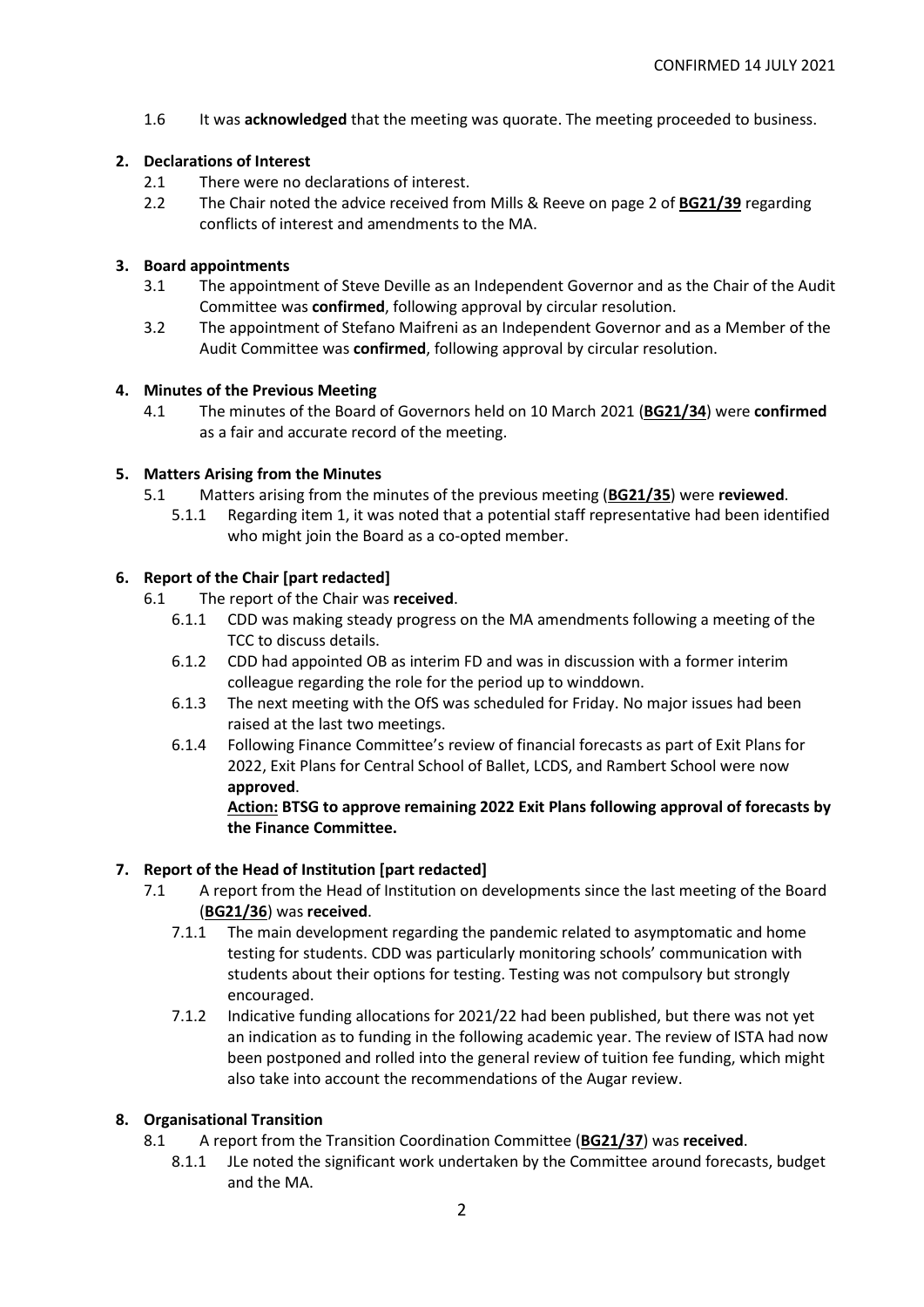- 8.1.2 A school had agreed in principle to take on the Student Management System which would give considerable comfort in terms of managing data legacy. JLe expressed CDD's gratitude to the school.
- 8.1.3 Training and knowledge transfer had commenced and would be a continual process going forward. CDD would offer support for schools as required and especially for those schools undertaking a QSR review.
- 8.1.4 FF noted thanks to the CDD team and in particular for the work of JLe and the Deputy Academic Registrar in supporting the schools.
- 8.2 A report on progress from BDO (Transition Project Advisor) (**BG21/38**) was **received**.
	- 8.2.1 JLe noted this was a progress report with high level observations; no major concerns had been raised. CDD anticipated a more detailed report from BDO on finances and forecasts in the next couple of weeks which would be circulated when received. **Action: Circulate BDO report on finances and forecasts to the Board.**
	- 8.2.2 The Board requested that the next report from BDO should include reporting on actual costs, with reference back to the budget and recalibrating likely costs going forward, in order to ensure rigour and transparency. MK noted that the Finance Committee had also requested regular review of BDO costs for the Committee going forward to ensure this significant commitment came in on budget.

# **Action: JLe to request inclusion of costs in next BDO report.**

# *RJ joined the meeting.*

- 8.3 A report on progress with amendments to the Members Agreement (**BG21/39**) was **received**.
	- 8.3.1 JLe reported that considerable progress had been made on the majority of outstanding matters. Further information had been received from the schools since the report was circulated and another meeting with schools would take place to the ensure the latest information was incorporated.
	- 8.3.2 The Chair noted the need for flexibility for cost overruns and exceptional items which were a variation to the Budget and Forecast.
	- 8.3.3 The Chair noted the need to finalise the scope of releases in relation to insurance.
	- 8.3.4 JLe reported that CDD would liaise with its insurance broker regarding any additional cover required for its Management Liability Insurance up to the point of winddown and beyond. The current policy would be renewed to ensure no break in cover. JR and LV would review future requirements following these discussions. **Action: JR and LV to review insurance requirements following consultation with the broker.**
	- 8.3.5 Following review by Mills & Reeve, the final version of the amended MA would be circulated to the Board for information and for comment. **Action: Amended MA to be circulated to Board.**
	- 8.3.6 It was **agreed** that final approval of the amended MA would be delegated to the Board Transition Steering Group unless the Steering Group considered that further scrutiny was required by the full Board.
- 8.4 The financial forecasts for 2022/23 and 2023/24 scenario planning (**BG21/40**) were **received** and **discussed**.

### **9. Report of the Finance Committee [part redacted]**

- 9.1 The minutes of the Finance Committee meeting of 29 April 2021 (**BG21/41**) were **received**.
	- 9.1.1 MK noted that the majority of items were covered on today's agenda. The Committee was recommending the budget for approval.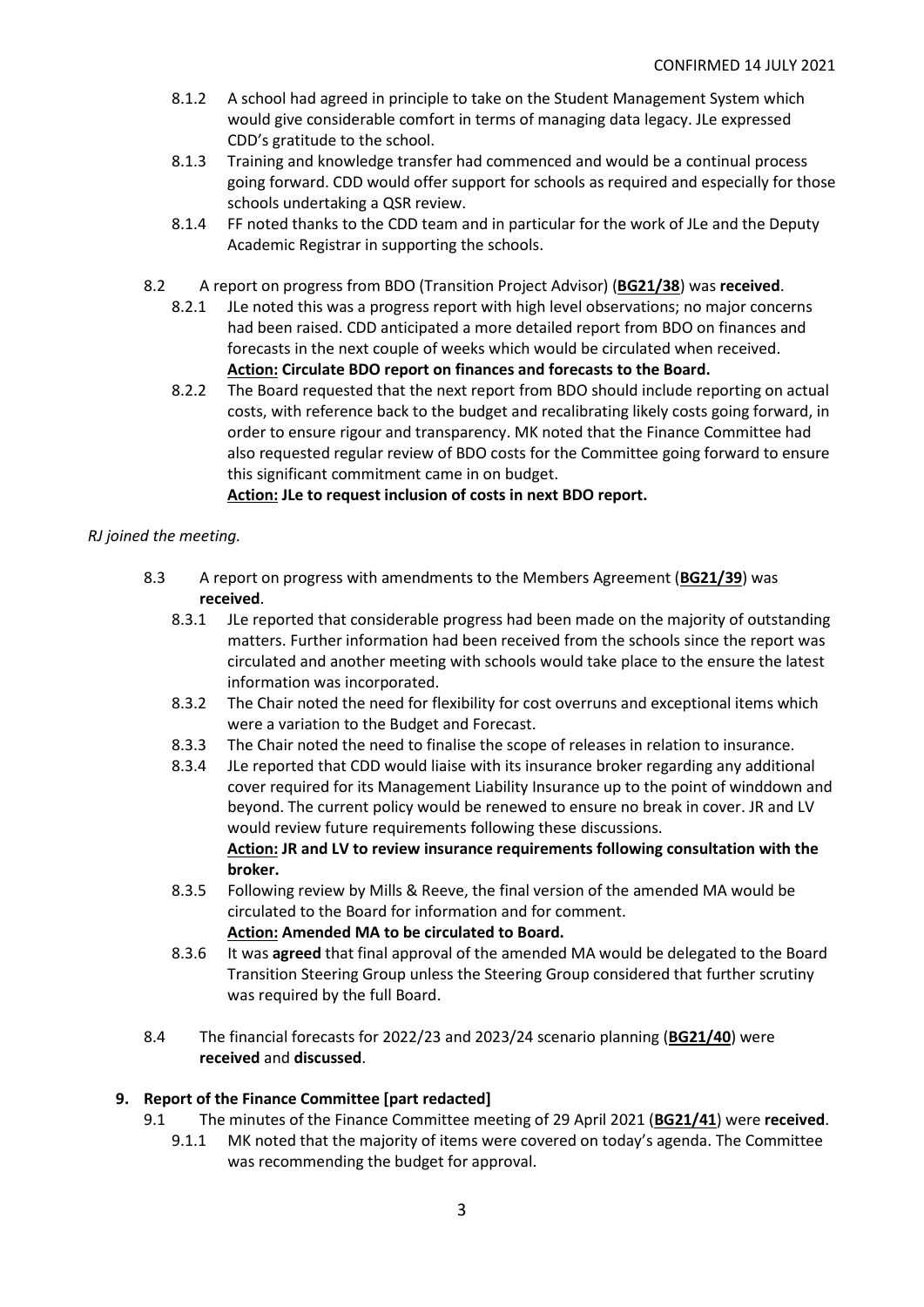- 9.1.2 MK noted the Committee's thanks and appreciation to JLo for the work he had undertaken since joining CDD.
- 9.2 The CDD Management Account to April 2021 (Q3) and outturn report for 2020/21 (**BG21/42**) was **received**.
	- 9.2.1 JLo noted that CDD was operating in line with budget although for different reasons than intended when the budget was set, due to the change in institutional strategy.
- 9.3 The CDD Budget for 2021/22 (**BG21/43**) was **considered**.
	- 9.3.1 The budget for 2021/22 was **approved**.

# **10. Compliance and Assurance**

- 10.1 An update on compliance with the Manual for Compliance and Assurance (**BG21/44**) was **received**.
	- 10.1.1 JLe noted that this would be a standing agenda item for the Board going forward. The report covered those conditions where schools were required to provide any information to CDD or undertake any activities.
	- 10.1.2 JLe highlighted CDD's compliance with APP monitoring which was a particular area of interest for OfS.
	- 10.1.3 It was noted that there had been considerable improvement in the quality of financial information supplied since the implementation of the Manual.
- 10.2 An update on FOI requests received (**BG21/45**) was **noted**.
	- 10.2.1 JLe noted that the report to a senior committee was a statutory requirement under the FOI Act.
	- 10.2.2 It was noted the number of requests was likely to be low in comparison to the sector. Due to CDD's structure, many requests were likely to be made direct to the schools.
- 10.3 The new OfS condition of registration to protect students if a higher education provider closes (**BG21/46**) was **noted**.
	- 10.3.1 JLe noted that the new condition did not particularly impact on CDD as it was in regular dialogue with the OfS and seeking voluntary deregistration. However it would be important to those schools seeking independent registration. JLe advised schools to bring new OfS conditions to their Boards as they were published.

# **11. Risk Register**

- 11.1 The updated Risk Register (**BG21/47**) was **considered**.
	- 11.1.1 ES noted that FC had considered an updated version of the Risk Register in April and Audit Committee would give further input at its June meeting.
	- 11.1.2 At this stage there were no changes in risk level. Once the amended MA had been approved, risk was expected to reduce in some areas.
	- 11.1.3 The risk register was **approved**.

# **12. Report of the Nominations Committee**

- 12.1 The minutes of the Nominations Committee meeting of 5 May 2021 (**BG21/48**) were **received**.
	- 12.1.1 It was noted that CDD had received a response from the Charity Commission regarding remuneration of the role of AC Chair. The Commission had given approval in principle but required a minor amendment to the Articles, which would be incorporated into the changes currently underway, and a special resolution from the Board to approve these changes.